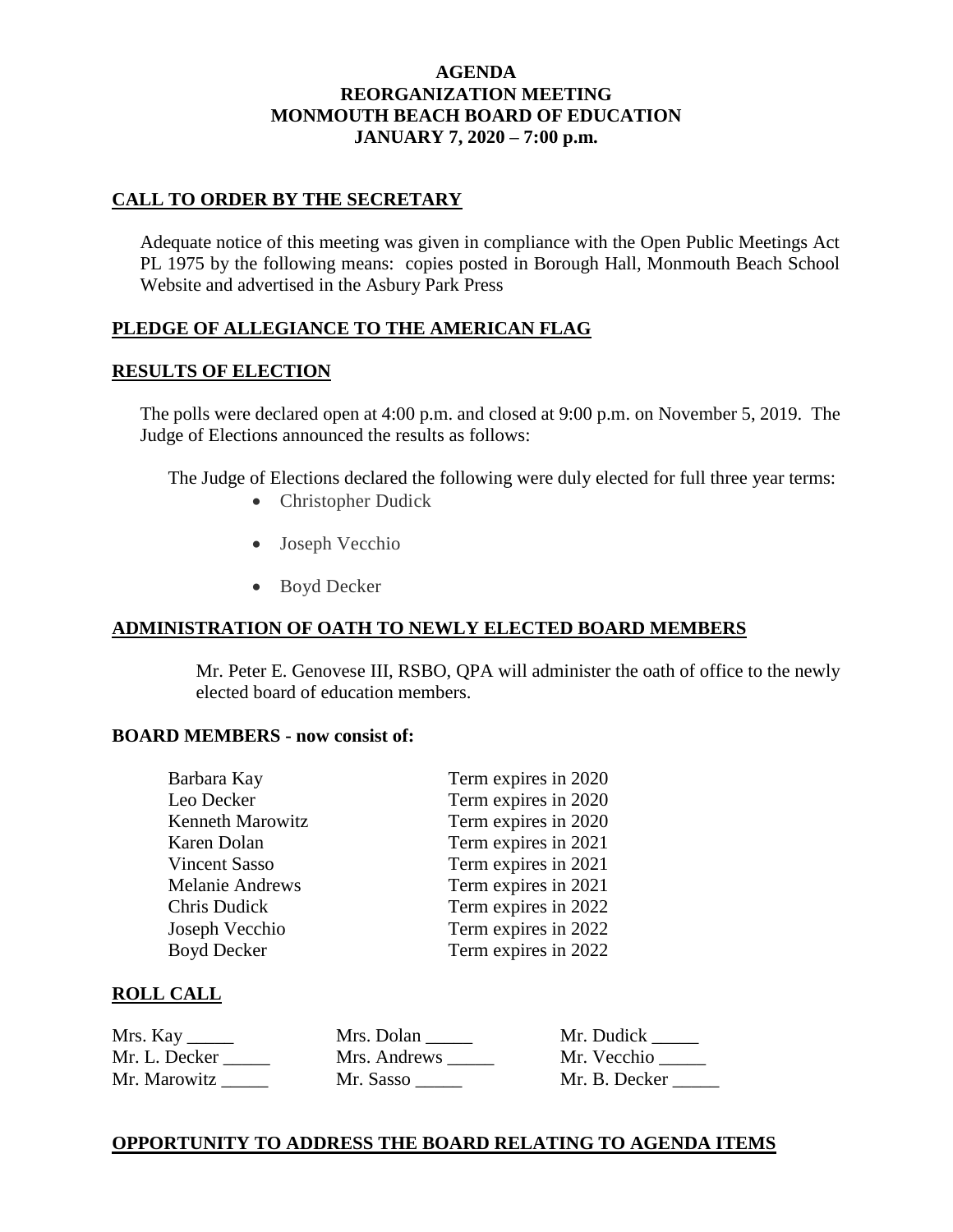## **NOMINATION AND ELECTION OF PRESIDENT –** Mr. Peter E. Genovese III

| 1 <sup>st</sup>                                                      | $2^{nd}$                                                                         |
|----------------------------------------------------------------------|----------------------------------------------------------------------------------|
| Motion to close nominations.                                         |                                                                                  |
| 1 <sup>st</sup>                                                      | $2^{nd}$                                                                         |
| Roll call vote to close nominations.                                 |                                                                                  |
| Roll call vote to elect the President.                               |                                                                                  |
| was elected to the office of <b>President</b> by a roll call vote of |                                                                                  |
| <b>MEETING TURNED OVER TO THE PRESIDENT</b>                          |                                                                                  |
| <b>NOMINATION AND ELECTION OF VICE PRESIDENT - New President</b>     |                                                                                  |
| Vice President Nomination:                                           |                                                                                  |
| 1 <sup>st</sup>                                                      | $2^{nd}$                                                                         |
| Motion to close nominations.                                         |                                                                                  |
| 1 <sup>st</sup>                                                      | $2^{nd}$                                                                         |
| Roll call vote to close nominations.                                 |                                                                                  |
| Roll call vote to elect the Vice President.                          |                                                                                  |
|                                                                      | was elected to the office of <b>Vice <u>President</u></b> by a roll call vote of |
| <b>APPOINTMENT OF BOARD SECRETARY</b>                                |                                                                                  |
|                                                                      | BE IT RESOLVED the appointment of Peter E. Genovese III, RSBO, QPA as Business   |

## **ADOPTION OF PARLIAMENTARY PROCEDURES**

Administrator/Board Secretary

BE IT RESOLVED to adopt Roberts Rules of Order as the official parliamentary procedure manual to be used to conduct meetings and appoint the board secretary and board attorney to act as the parliamentarians for the calendar year 2020.

## **APPOINTMENT OF SCHOOL FUNDS INVESTOR**

BE IT RESOLVED the appointment of Peter E. Genovese III, RSBO, QPA as the Business Administrator/Board Secretary as the School Funds Investor.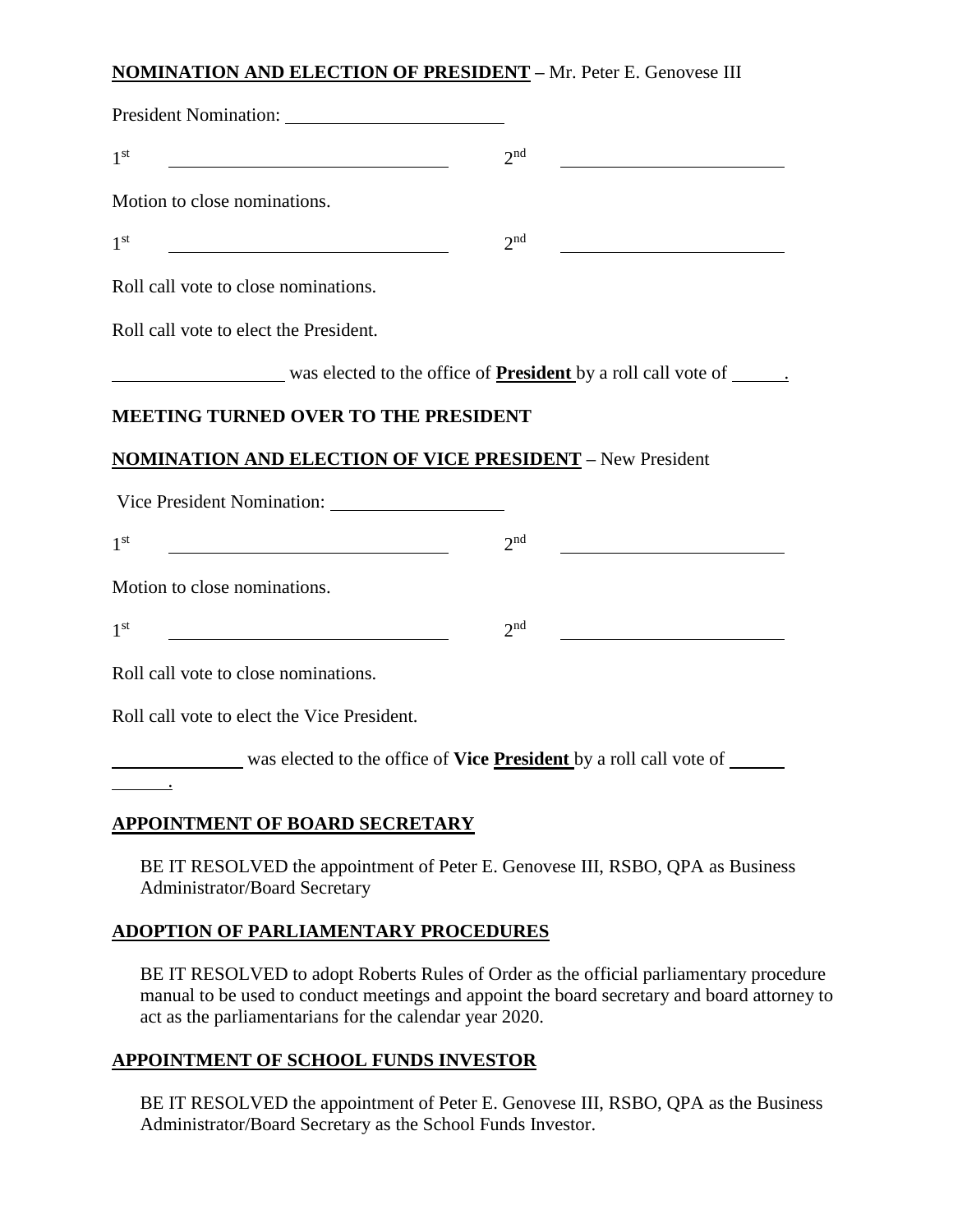### **DESIGNATION OF THE DAY AND TIME OF REGULAR BOARD MEETINGS –**

BE IT RESOLVED to set the following dates for board meetings which will begin at 7:00 p.m: - See attachment 1

Circumstances may force the rescheduling or addition of meetings. In such cases, notice will be given as provided in the Open Public Meetings Act

### **DESIGNATION OF BANK AS OFFICIAL DEPOSITORY FOR SCHOOL FUNDS**

BE IT RESOLVED the appointment of Investors Bank as official depository.

### **AUTHORIZATION OF PERSONS TO SIGN CHECKS**

BE IT RESOLVED the appointment of the following persons to sign checks:

See attachment 2

### **ESTABLISHMENT OF PETTY CASH FUNDS**

BE IT RESOLVED to set up a petty cash fund for the calendar year 2020 as follows:

Board of Education: \$1,000 which a maximum check amount of \$250.00 per check.

### **APPOINTMENT OF MEDICAL INSPECTOR**

BE IT RESOLVED the appointment of Dr. Morgan as medical inspector for the calendar year 2020 at a stipend of \$ 3,000.

### **APPOINTMENT OF GENERAL COUNSEL FOR THE BOARD**

I entertain a motion that the Board approve the following resolution.

### **RESOLUTION**

**WHEREAS,** the Public School Contracts Law (*N.J.S.A.* 18A:18A-5 *et seq.*) states that the awarding of a contract for "Professional Services" without competitive bidding requires a statement of supporting reasons for award in a resolution adopted at a public meeting; and

**WHEREAS**, the Board of Education of the City Monmouth Beach in the County of Monmouth, hereby appoints Anthony Sciarrillo, Esq. as General Counsel for the Board for the term of January 7, 2020 through January 6, 2021. The law firm will receive **\$165 per hour**. Additionally, under P.L.2005,c.271,s.2, any contract awarded in excess of \$17,500 outside the bid process must be accompanied by c.271 Political Contribution Disclosure Form prior to the award of contract.

**NOW, THEREFORE, BE IT RESOLVED**, the foregoing appointment is made pursuant to a Request for Proposal, for a Professional Service under the provisions of the Public School Contracts Law (N.J.S.A. 18A:18A - 4.4 - 4.5) because said profession cannot reasonably be described by written specifications and is regulated by law and the performance of which services requires knowledge of an advanced formal type in a field of learning acquired by a prolonged course of specialized instruction and study as distinguished from general academic instruction or apprenticeship training. Additionally, the Political Contribution Disclosure Form has been received.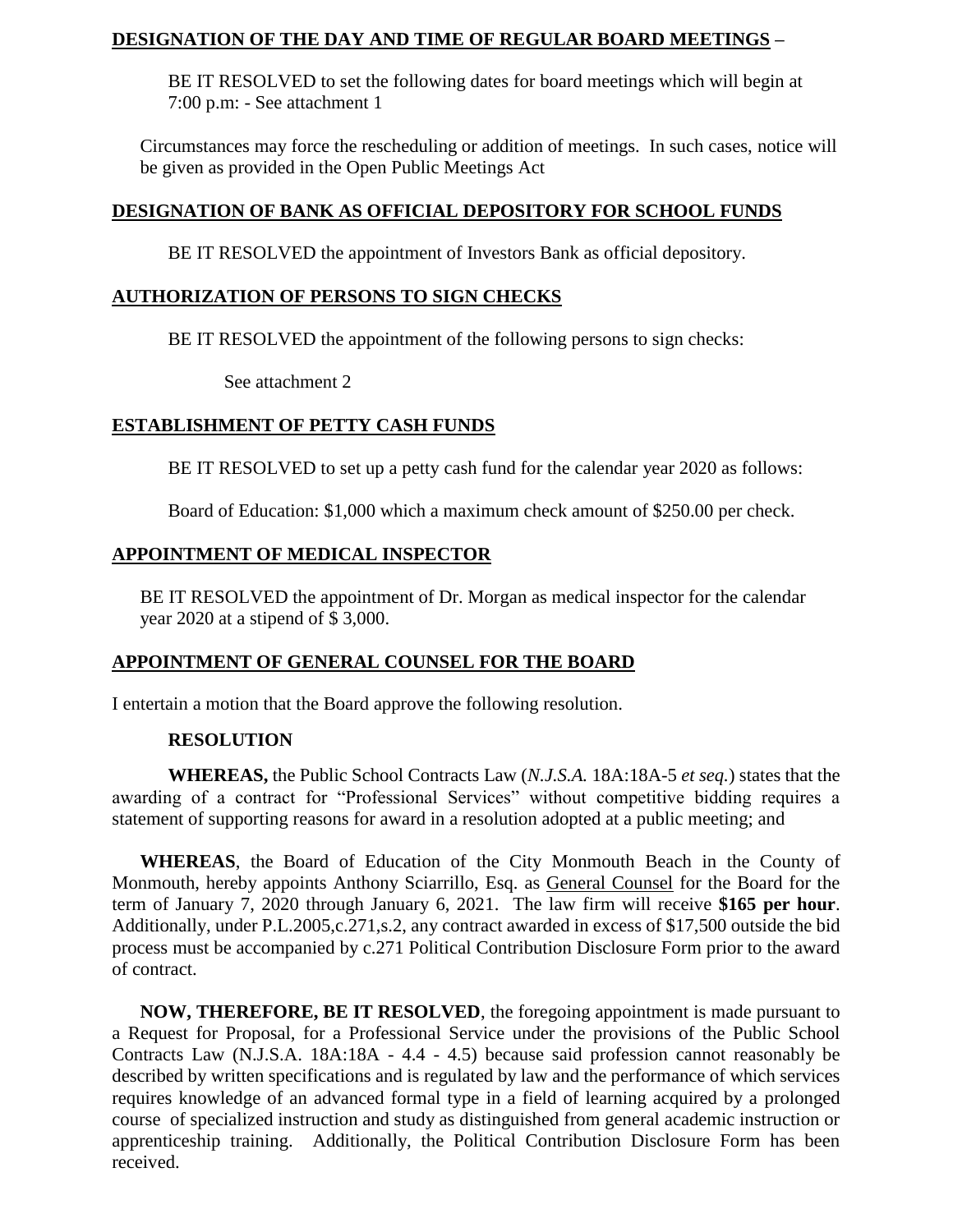**BE IT FURTHER RESOLVED** that the Board of Education authorizes and directs the President and Secretary of the Board of Education, respectively, to enter into an Agreement with the firm of Sciarrillo Cornell, Merlino, McKeever & Osborne, LLC.

> \_\_\_\_\_\_\_\_\_\_\_\_\_\_\_\_\_\_\_\_\_\_\_\_\_\_\_\_\_\_\_\_\_\_\_\_\_ Peter E. Genovese III, RSBO, QPA School Business Administrator/Board Secretary

Ayes: Nays: Absent: Date: January 7, 2020

### **APPOINTMENT OF ARCHITECT**

I entertain a motion that the Board approve the following resolution.

#### **RESOLUTION**

**WHEREAS,** the Public School Contracts Law (*N.J.S.A.* 18A:18A-5 *et seq.*) states that the awarding of a contract for "Professional Services" without competitive bidding requires a statement of supporting reasons for award in a resolution adopted at a public meeting; and

**WHEREAS**, the Board of Education of the City Monmouth Beach in the County of Monmouth, hereby appoints the firm Kellenyi, Johnson & Wagner, of Red Bank for the term of January 7, 2020 through January 6, 2021. The architect will receive **\$145 per hour** for services under this agreement. Additionally, under P.L.2005,c.271,s.2, any contract awarded in excess of \$17,500 outside the bid process must be accompanied by c.271 Political Contribution Disclosure Form prior to the award of contract.

**NOW, THEREFORE, BE IT RESOLVED**, the foregoing appointment is made pursuant to a Request for Proposal, for a Professional Service under the provisions of the Public School Contracts Law (N.J.S.A. 18A:18A - 4.4 - 4.5) because said profession cannot reasonably be described by written specifications and is regulated by law and the performance of which services requires knowledge of an advanced formal type in a field of learning acquired by a prolonged course of specialized instruction and study as distinguished from general academic instruction or apprenticeship training. Additionally, the Political Contribution Disclosure Form has been received.

**BE IT FURTHER RESOLVED** that the Board of Education authorizes and directs the President and Secretary of the Board of Education, respectively, to enter into an Agreement with the firm of Kellenyi, Johnson & Wagner.

> Peter E. Genovese III, RSBO, QPA School Business Administrator/Board Secretary

\_\_\_\_\_\_\_\_\_\_\_\_\_\_\_\_\_\_\_\_\_\_\_\_\_\_\_\_\_\_\_\_\_\_\_\_\_

Ayes: Nays: Absent: Date: January 7, 2020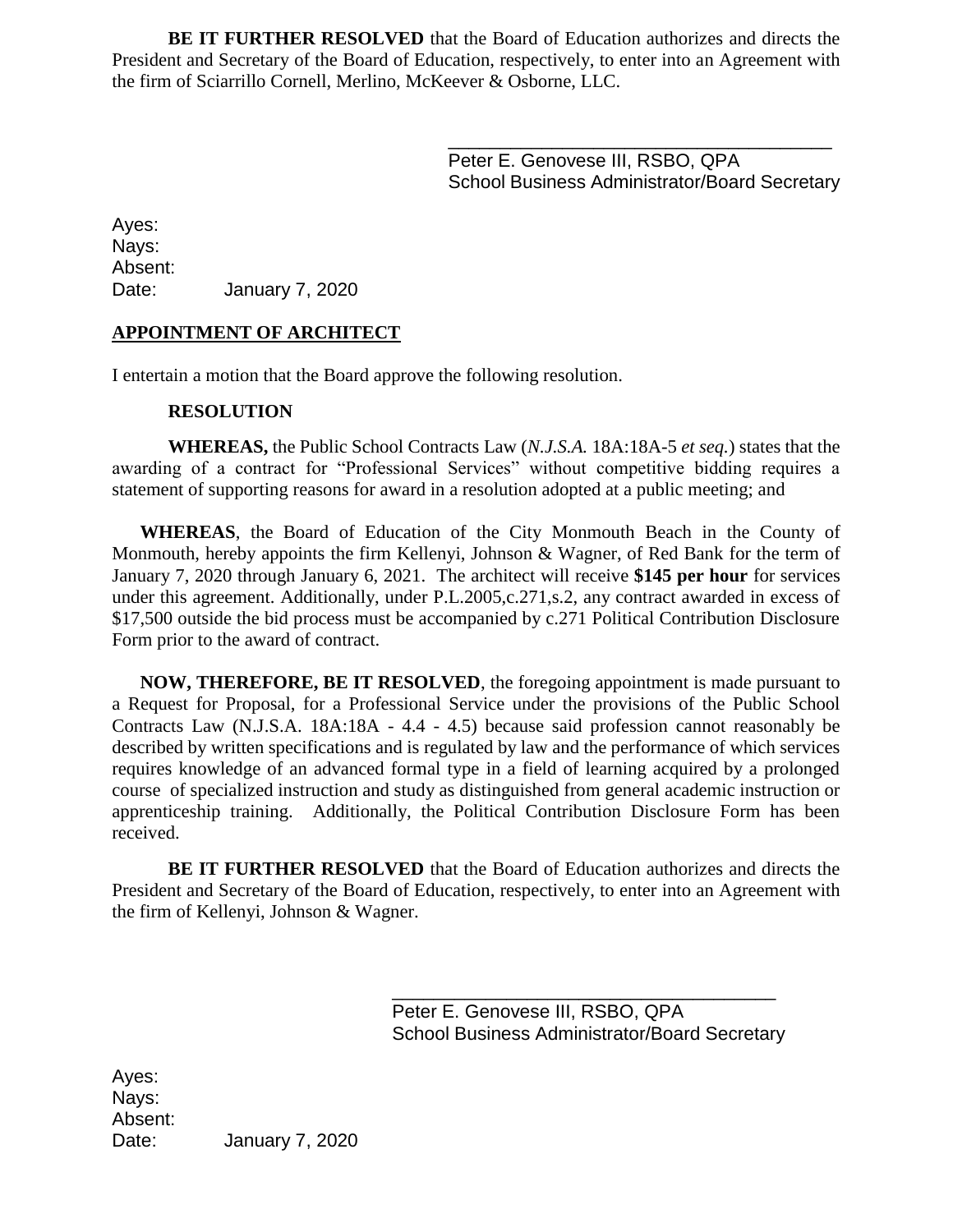### **APPOINTMENT OF AUDITOR**

I entertain a motion that the Board approve the following resolution.

#### **RESOLUTION**

**WHEREAS,** the Public School Contracts Law (*N.J.S.A.* 18A:18A-5 *et seq.*) states that the awarding of a contract for "Professional Services" without competitive bidding requires a statement of supporting reasons for award in a resolution adopted at a public meeting; and

**WHEREAS**, the Board of Education of the City Monmouth Beach in the County of Monmouth, hereby appoints the auditing firm of Robert Hulsart, Jr., of Wall Township for the term of January 7, 2020 through January 6, 2021. The auditing firm will receive an annual fee of **\$7,500**. Additionally, under P.L.2005,c.271,s.2, any contract awarded in excess of \$17,500 outside the bid process must be accompanied by c.271 Political Contribution Disclosure Form prior to the award of contract.

**NOW, THEREFORE, BE IT RESOLVED**, the foregoing appointment is made pursuant to a Request for Proposal, for a Professional Service under the provisions of the Public School Contracts Law (N.J.S.A. 18A:18A - 4.4 - 4.5) because said profession cannot reasonably be described by written specifications and is regulated by law and the performance of which services requires knowledge of an advanced formal type in a field of learning acquired by a prolonged course of specialized instruction and study as distinguished from general academic instruction or apprenticeship training. Additionally, the Political Contribution Disclosure Form has been received.

**BE IT FURTHER RESOLVED** that the Board of Education authorizes and directs the President and Secretary of the Board of Education, respectively, to enter into an Agreement with the firm of Robert Hulsart, Jr.

### **APPOINTMENT OF SPECIAL EDUCATION SERVICES**

BE IT RESOLVED the appointment of the following vendor to provide services to students in our district:

Tender Touch – Occupational Therapy at the rate of \$85.00 per hour.

## **APPOINTMENT OF ASBESTOS MANAGER**

BE IT RESOLVED the appointment of Robert Seidel as Asbestos Manager

## **APPOINTMENT OF PEST MANAGEMENT COORDINATOR**

BE IT RESOLVED the appointment of Robert Seidel as Pest Management Coordinator

## **DESIGNATION OF NEWSPAPERS AND POSTING FOR PUBLIC MEETINGS**

Asbury Park Press, Link, and Monmouth Beach School, Monmouth Beach School **Website** 

## **APPOINTMENT TO MONMOUTH EDUCATIONAL SERVICES COMMISSION**

BE IT RESOLVED the appointment of Michael Ettore as representative to Monmouth County Educational Services Commission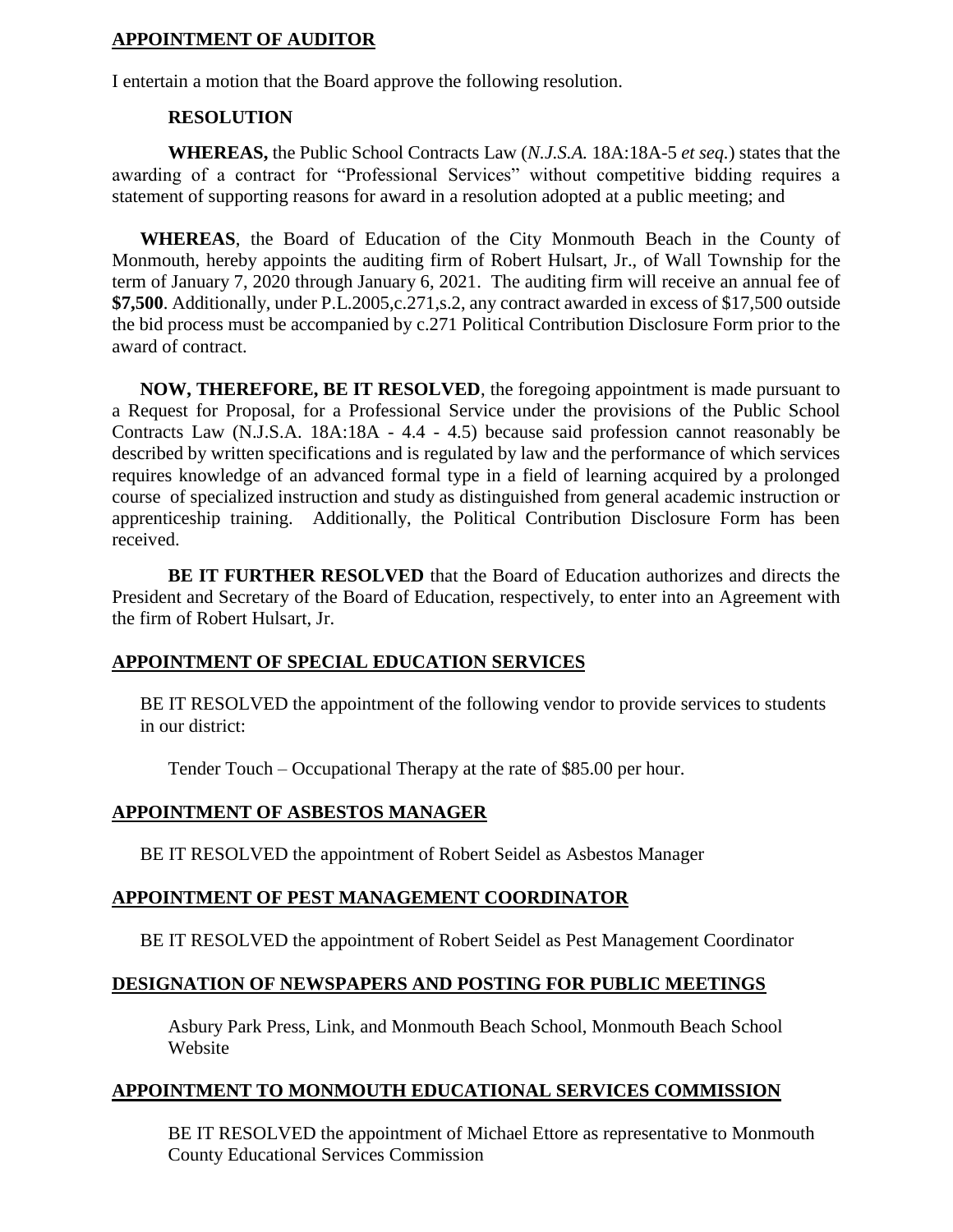## **ADOPTION OF ALL PRESENT BOARD POLICIES AND BY LAWS**

BE IT RESOLVED to adopt all Policies and By Laws presently in effect.

## **ADOPTION OF ALL PRESENT TEXTBOOKS AND CURRICULA**

BE IT RESOLVED to adopt all textbooks and the following Curriculum as follows:

### **REGIONAL CURRICULA AS OF SEPTEMBER 2019**

**(all posted to district website)**

Preschool Curricula Guide for the Core Content Areas Pre-K-8 Art Pre-K-8 Guidance Pre-K-8 Music Pre-K-8 Physical Education/Health Pre-K-8 Spanish K-8 English Language Arts K-8 Mathematics K-8 Science K-8 Social Studies K-4 Library/Media K-8 Amistad and Holocaust K-8 Dance and Theater K-8 English Language Learner K-8 Financial Literacy K-8 Gifted and Talented K-8 Technology/Electives (Coding, Robotics, TV Video Production) 5-8 Family and Consumer Science (Life Skills)

## **Preschool**

ELA/Math/Science/Social Studies – High Scope Educational Research Foundation Health - Health & Wellness – Glencoe **Kindergarten/First Grade/Second Grade** Fundations (Wilson Language Training) ELA – Journeys (Houghton Mifflin Harcourt) Math – Envisionmath 2.0 (Pearson) Science – Inspire Science (McGraw Hill) Social Studies – Into Social Studies (Houghton Mifflin Harcourt) Spanish – Desubre (Santillana) To be replaced or updated for 2020-2021 Health – Health and Wellness (Glenroe) **Third Grade/Fourth Grade** ELA – Journeys (Houghton Mifflin Harcourt) Math – Envisionmath 2.0 (Pearson) Science – Inspire Science (McGraw Hill) Social Studies – Into Social Studies (Houghton Mifflin Harcourt) Spanish – Desubre (Santillana) To be replaced or updated for 2020-2021 Health – Health and Wellness (Glenroe) **Fifth Grade** ELA – Journeys (Houghton Mifflin Harcourt) Math – Envisionmath 2.0 (Pearson)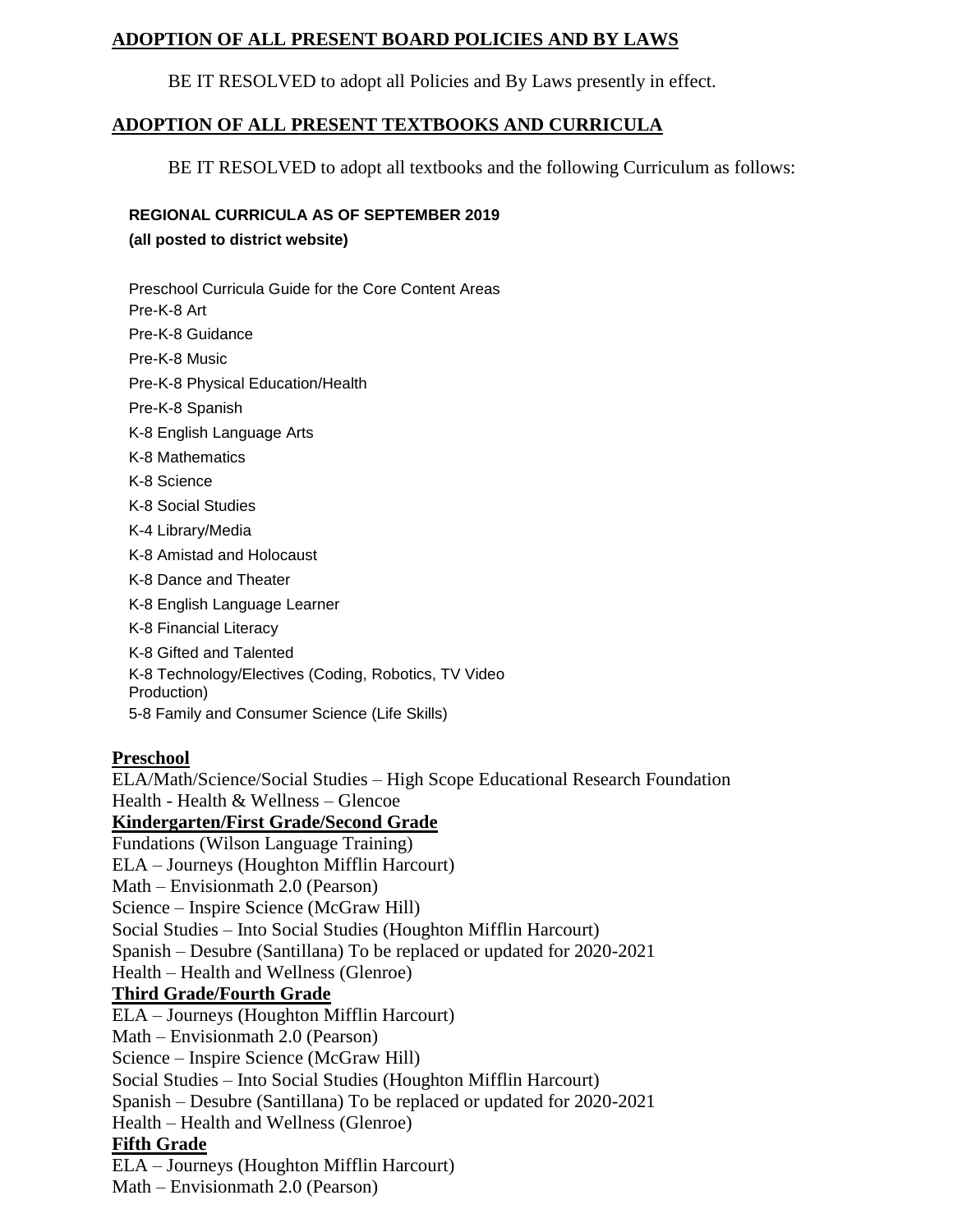Science – Science Dimensions (Houhgton Mifflin Harcourt)

Social Studies – Into Social Studies and World/US History (Houghton Mifflin Harcourt)

Spanish – Desubre (Santillana) To be replaced or updated for 2020-2021

# Health – Health and Wellness (Glenroe)

**Sixth Grade/Seventh Grade/Eighth Grade**

ELA – Collections/Literature (Houghton Mifflin Harcourt)

Math – Grade 6 – Larson Course 1 (Houghton Mifflin Harcourt) To be replaced or updated 2020-21

Math – Grade 7 – Larson Course 2/Pre Algebra (Houghton Mifflin Harcourt) To be replaced or updated 2020-2021

Math – Grade 8 – Larson Course 3/Algebra (Houghton Mifflin Harcourt) To be replaced or updated 2020-2021

Science – Science Dimensions (Houghton Mifflin Harcourt)

Social Studies – Into Social Studies and World/US History (Houghton Mifflin Harcourt) Spanish – Avancemos (Houghton Mifflin Harcourt) To be replaced or updated 2020-2021 Health – Teen Health (Glencoe)

## **ADOPTION OF THE UNIFORM MINIMUM CHART OF ACCOUNTS AND IMPLEMENT BUDGET FOR THE CALENDAR YEAR 2020 (HANDBOOK 2R2)**

BE IT RESOLVED to adopt the Uniform Minimum Chart of Accounts for New Jersey Public Schools and School District Budget for the calendar year 2020.

# **APPOINTMENT OF TAX SHELTER ANNUITY COMPANIES**

BE IT RESOLVED the appointment of Equitable, Siracusa, Metlife, Valic and National Life Group as companies offering 403B plans to our district

# **APPOINTMENT OF THE AFFIRMATIVE ACTION OFFICER**

BE IT RESOLVED to appoint Joshua DeSantis as Affirmative Action Officer

## **APPOINTMENT OF THE SUBSTANCE AWARENESS COORDINATOR**

BE IT RESOLVED to appoint Susan Gillick as Substance Awareness Coordinator

## **APPOINTMENT OF THE PUBLIC AGENCY COMPLIANCE OFFICER**

BE IT RESOLVED to appoint Peter E. Genovese III, RSBO, QPA as Designated Public Agency Compliance Officer

## **APPOINTMENT OF THE 504 OFFICER**

BE IT RESOLVED the appointment of Joshua DeSantis as our 504 Officer.

# **APPOINTMENT OF THE CUSTODIAN OF PUBLIC RECORDS**

BE IT RESOLVED the appointment of Peter E. Genovese III, RSBO, QPA as Custodian of Public Records.

# **APPROVAL OF FLEXIBLE SPENDING PLAN**

BE IT RESOLVED approve flexible spending plan in accordance with section 125 of the IRS code.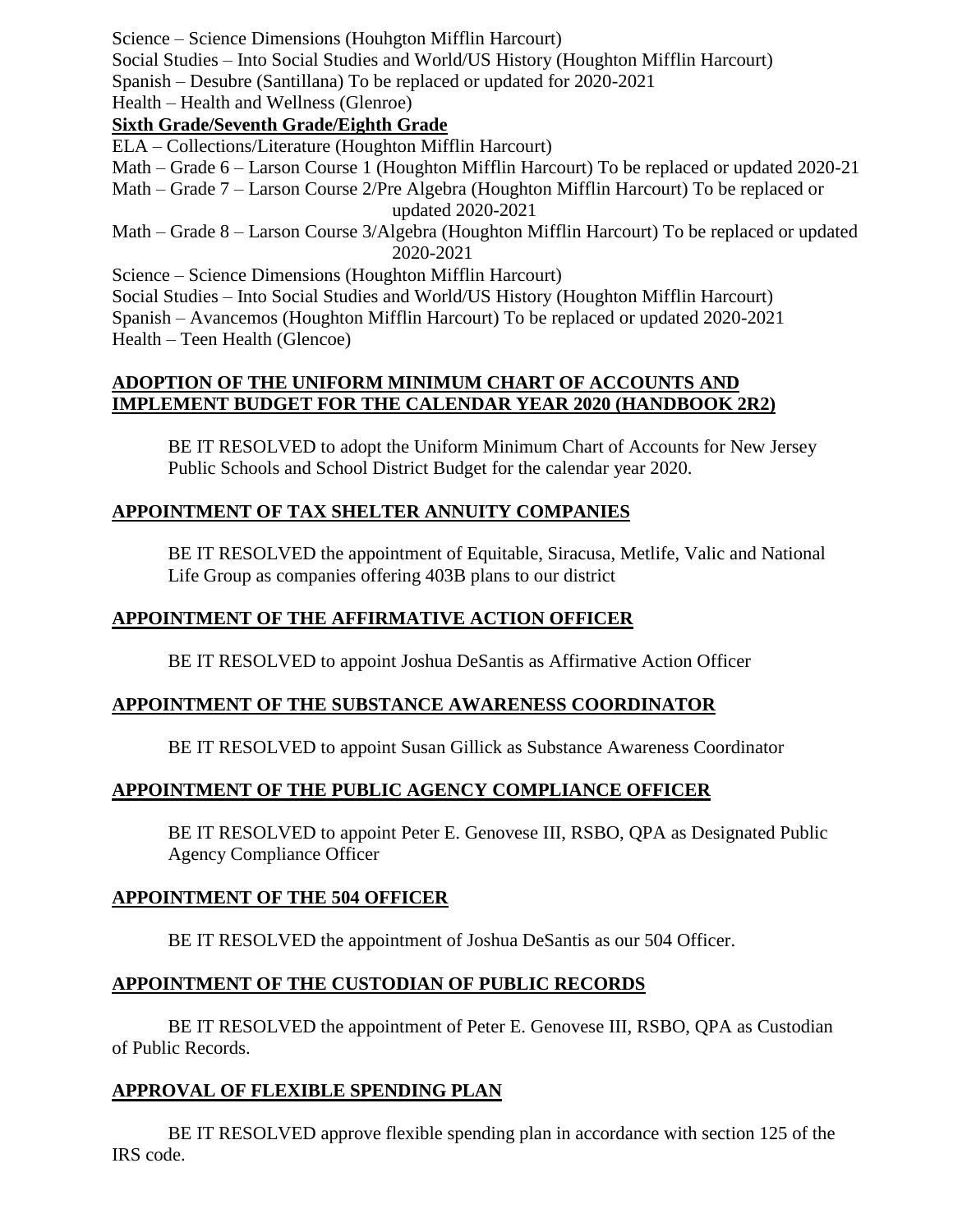### **APPOINTMENT OF THE HARASSMENT, INTIMIDATION AND BULLYING (HIB) COORDINATOR**

BE IT RESOLVED the appointment of Joshua DeSantis as the HIB Coordinator.

### **APPOINTMENT OF THE ATTENDANCE OFFICER**

BE IT RESOLVED the appointment of Joshua DeSantis as Attendance Officer

### **APPOINTMENT OF THE PURCHASING AGENCY**

BE IT RESOLVED the appointment of Peter E. Genovese III, RSBO, QPA as District Purchasing Agent as follows:

WHEREAS 18A:18A-2 provides that a board of education shall assign the authority, responsibility and accountability for the purchasing activity of the board of education to a person or persons who shall have the power to prepare advertisements, to advertise for and receive bids and to award contracts as permitted by this chapter, and

WHEREAS 18A:18A-3 provides that contracts, awarded by the purchasing agent that do not exceed in the aggregate in a contract year the bid threshold (Currently \$40,000, may be awarded by the purchasing agent without advertising for bids when so authorized by board resolution, and

WHEREAS 18A:18A-37, c. provides that all contracts that are in the aggregate less than 15% of the bid threshold (Currently \$6,000) may be awarded by the purchasing agent without soliciting competitive quotations if so authorized by board resolution,

NOW, THEREFORE BE IT RESOLVED, that the Monmouth Beach Board of Education pursuant to the statutes cited above hereby appoints Peter E. Genovese III as its duly authorized purchasing agent(s) as referenced b9y 18A:18A-2 of the new law that states the Purchasing agent means the secretary, business administrator and is duly assigned the authority, responsibility and accountability for the purchasing activity of the Monmouth Beach Board of Education up to \$40,000 and

BE IT FURTHER RESOLVED, that Peter E. Genovese III is hereby authorized to award contracts on behalf of the Monmouth Beach Board of Education that are in the aggregate less than 15% of the Bid threshold (Currently \$6,000) without soliciting competitive quotations, and

BE IT FURTHER RESOLVED, that Peter E. Genovese III is hereby authorized to seek competitive quotations, when applicable and practicable, before awarding contracts, when contracts in the aggregate exceed 15% of the bid threshold (Currently \$6,000) but less than the bid threshold of \$40,000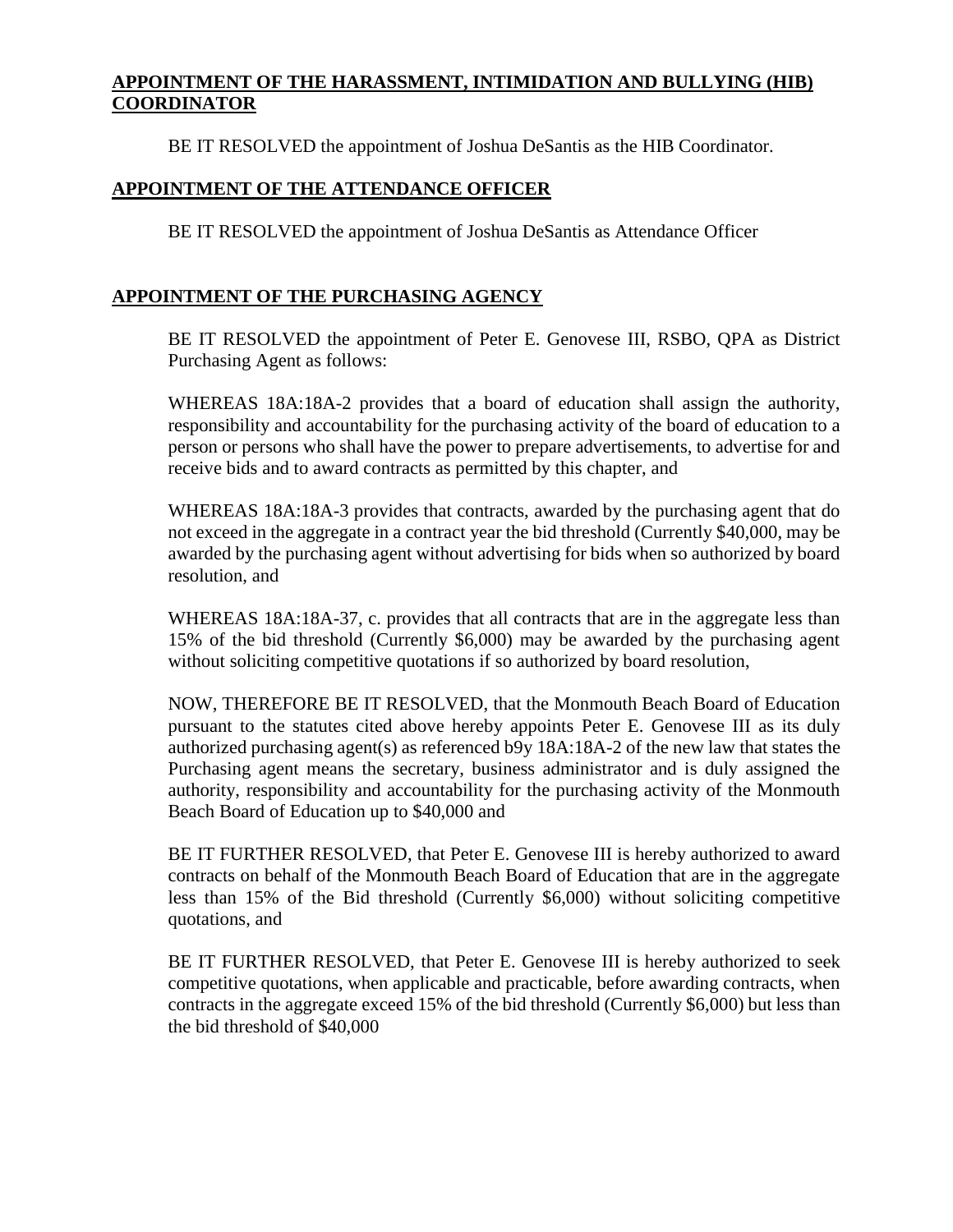## **ESTABLISHMENT OF THE ANNUAL TUITION RATE**

BE IT RESOLVED to approve the following tuition rate for the calendar year 2020-21 Kindergarten through  $8<sup>th</sup>$  grade at a rate of \$5,500 per year.

## **APPROVAL TO PARTICIPATE IN THE STATE HEALTH BENEFIT WAIVER OF COVERAGE**

BE IT RESOLVED to adopt the following resolution for WAIVER OF COVERAGE OF STATE HEALTH BENEFITS:

WHEREAS, employees are permitted to waive their SHBP medical and prescription coverage - provided they have other health care coverage, and

WHEREAS, a State Health Benefits Program Coverage Waiver/Reinstatement Form and Active Employee Health Benefits Application must be submitted through the Board of Education Office to the SHBP in order to waive SHBP medical and prescription coverage, and

WHEREAS, to reinstate coverage under the SHBP, an employee must once again complete a State Health Benefits Program Coverage Waiver/Reinstatement Form and Active Employee Health Benefits Application, and

WHEREAS, the employee must notify the SHBP within 30 days of the loss of the other coverage and provide proof of loss of that coverage. And

WHEREAS, reinstatement will be effective immediately following the loss of the employee's other health plan coverage,

NOW THEREFORE BE IT RESOLVED, that the Monmouth Beach Board of Education offers the opt out plan to all active eligible employees, and

BE IT FURTHER RESOLVED, those active eligible employees who are eligible for other health care coverage will receive an incentive payment in accordance with State Guidelines of their premium plan, and

BE IT FURTHER RESOLVED, the incentive payment will be made twice a year on the closest pay date to February and June each year.

BE IT FURTHER RESOLVED, that the form of Cafeteria Plan shall be instituted effective January 1, 2019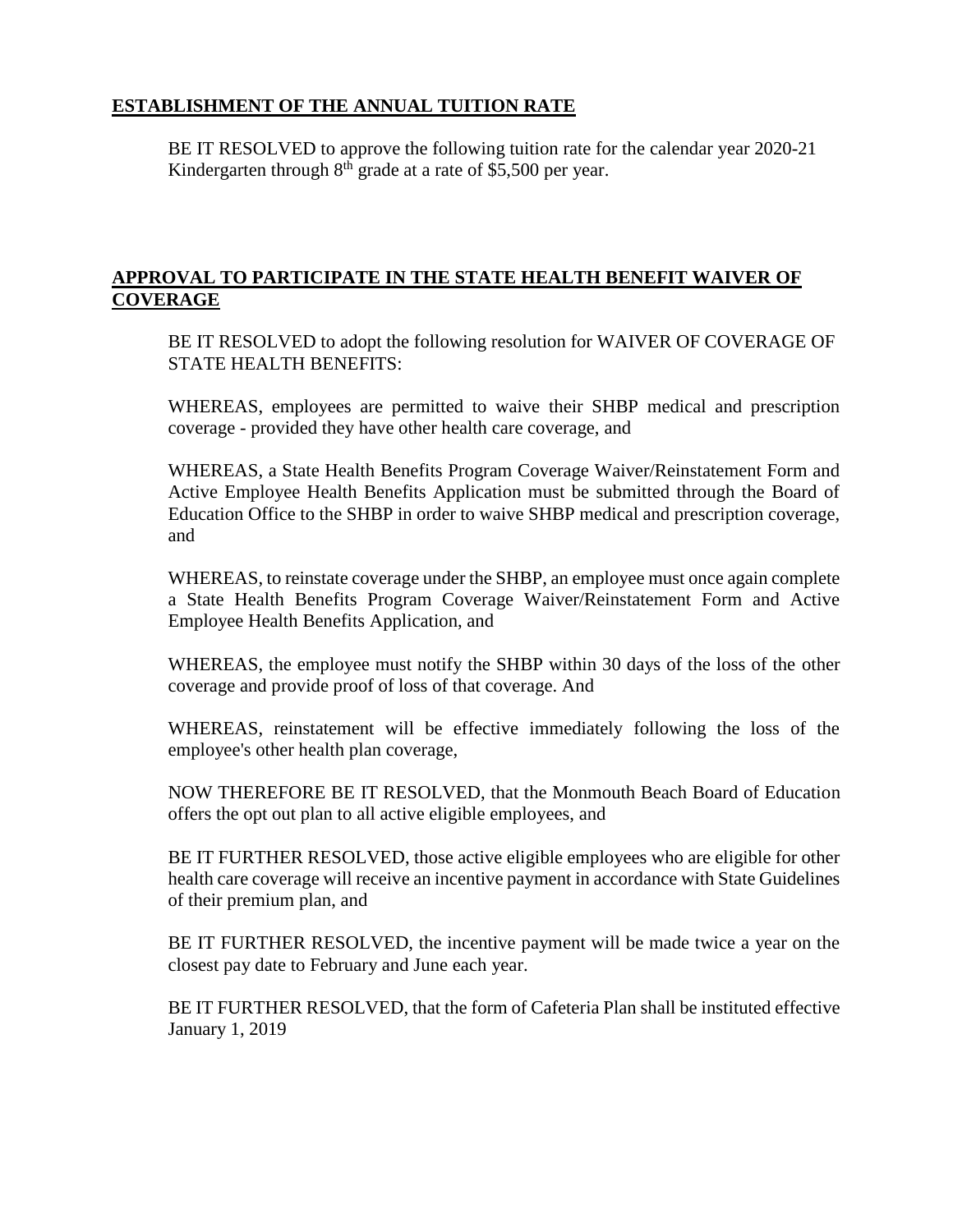## **ADOPTION OF THE CODE OF ETHICS TRAINING**

BE IT RESOLVED, that the Board of Education Members will have the required Board of Ethics Training session as required under N.J.A.C. 6:3-1.3 and N.J.A.C.6A:30.

RESOLVED, that the New Jersey School Boards Association "Code of Ethics" shall be considered the official Code of Ethics of the Monmouth Beach Board of Education:

### **CODE OF ETHICS**

a. I will uphold and enforce all laws, state board rules and regulations, and court orders pertaining to schools. Desired changes should be brought about only through legal and ethical procedures.

b. I will make decisions in terms of the educational welfare of children and will seek to develop and maintain public schools which meet the individual needs of all children regardless of their ability, race, creed, sex or social standing.

c. I will confine my Board action to policy-making, planning, and appraisal, and I will help to frame policies and plans only after the board has consulted those who will be affected by them.

d. I will carry out my responsibility, not to administer the schools, but, together with my fellow Board members, to see that they are well run.

e. I will recognize that authority rests with the Board of Education and will make no personal promises nor take any private action which may compromise the Board.

f. I will refuse to surrender my independent judgment to special interest or partisan, political groups or to use the schools for personal gain or for the gain of friends.

g. I will hold confidential all matters pertaining to the schools which, if disclosed, would needlessly injure individuals or the schools. But in all other matters, I will provide accurate information and, in concert with my fellow Board members, interpret to the staff the aspirations of the community for its schools.

h. I will vote to appoint the best qualified personnel available after consideration of the recommendation of the chief administrative officer.

i. I will support and protect school personnel in proper performance of their duties.

j. I will refer all complaints to the chief administrative officer and will act on such complaints at public meetings only after failure of an administrative solution.